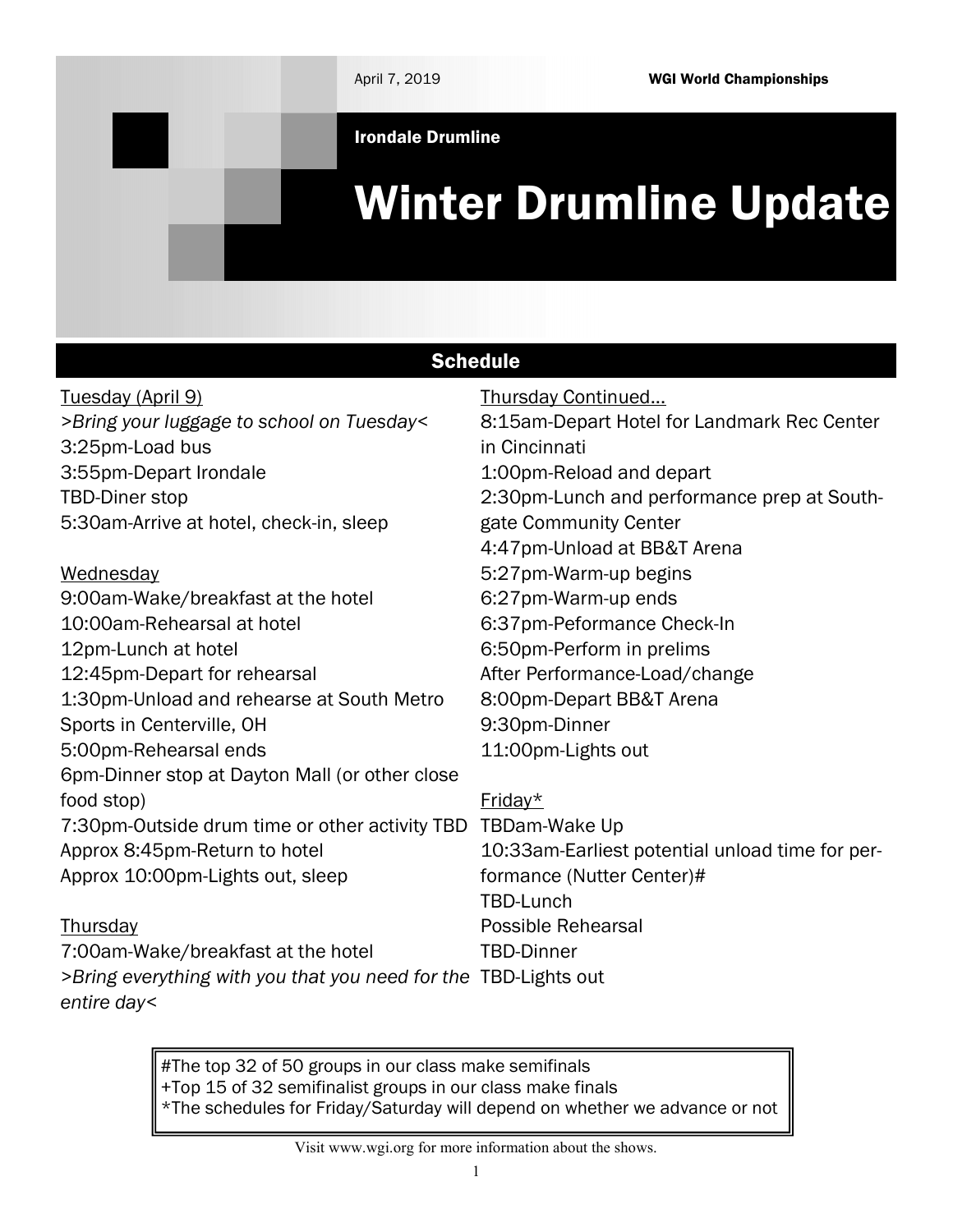# Schedule Continued Timing Line

#### **Saturday**

TBDam-Wake up/breakfast/checkout TBDam-Depart for UD Arena TBDam-Perform or watch Open finals 3:30pm-Cici's Pizza Stop (you pay) 5:00pm-World Class Finals Begin Approx 12:00am-Depart for Home

## **Sunday**

Approx 12:30pm arrive at Irondale/ Unload



# Contact and Hotel Information

# Emergency Cell Numbers

- Paul Weber 763-370-7847
- Tyler Shipe 651-235-2795

# Hope Hotel & Richard C. Holbrooke Conference Center

Building #823, Area A, Gate 12A • Wright-Patterson Air Force Base, Ohio 45433

Phone: (937) 879-2696